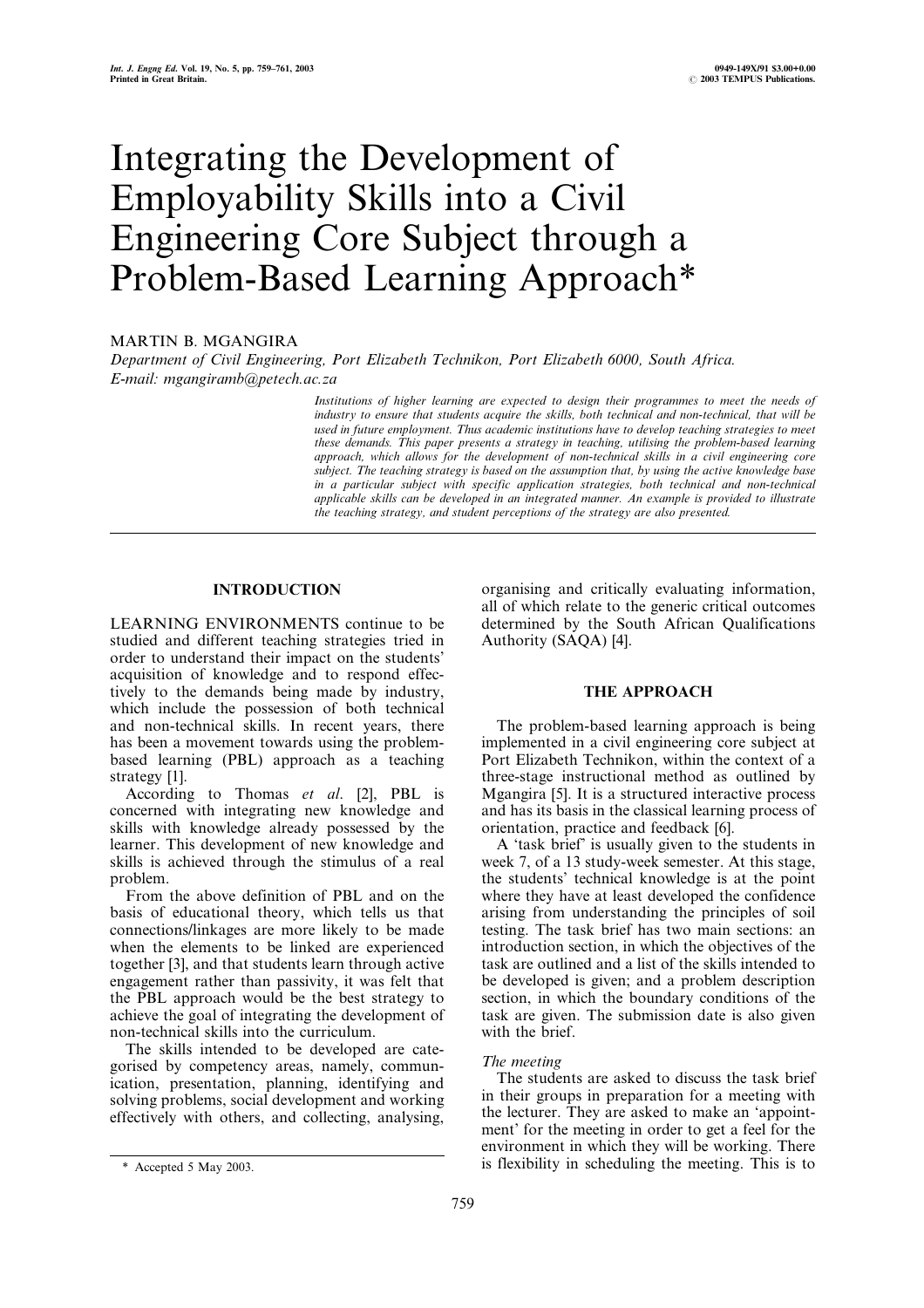allow the students to make their own decision as to when they deem it fit to schedule the meeting, thus developing self-management and planning skills.

At the end of the meeting, feedback is given to the students on their level of preparedness for the meeting and their general participation during the discussions. It is during these meetings with the groups that the lecturer is able to assess whether the group is working as a team or not. Through the meeting, it is also possible to determine the extent to which the group members understand the task ahead of them and how each member has interpreted the task. Where it is obvious that the members do not all understand the task in the same way, the lecturer points out to them the importance of ensuring that all members understand exactly what is to be done. This is seen as a way to encourage the students to arrive at a solution in the form of joint action. The following is an example of the task brief.

### The task

Each group was given the reference code for their soil sample and the conditions for preparing the material for making the soil-cement bricks/ blocks. The production of the soil-cement bricks/ blocks closely followed what one would expect on a community-based project, regarding the method of measuring the materials, water requirement and method of mixing. Hand mixing was used. The production of the bricks/blocks was done using the hand-held compactor typically used by the communities.

The boundary conditions of the task, which were given to the students during the meeting, included the soil-cement proportions and the number of taps required to compact the mixture once placed in the compactor. Each group had a different type of soil, but, in some cases, different groups had the same type of soil sample and the same mixing proportions, but were required to use a different number of taps for compaction. In this way, the influence of soil consistency and compactive effort on the strength of the final product, as discussed in the lecture on the theory of compaction, were illustrated.

The project was planned in such away that it allowed for a form of partnership to develop between the different groups in the classroom. Data, for example, needed to be collected from other groups and analysed in order to complete the whole project. The desire to enhance teamwork, interpersonal relationships, as well as skills in data collection and analysis, was the motivation behind this approach. Contributions to group activity, fulfilling responsibilities within the group, constituted the teamwork. Group 'managers' were requested to ensure that each member was given a specific task in the group.

#### Presentation

In writing the report, each group member was required to write a section of the report. The document files were then merged together into one document to produce a single group report. This approach offers the opportunity for the development of report writing by the individual members in the group, thus developing their communication skills. An oral presentation was scheduled after the submission of the written report.

While the overall report presentations were very good, of concern was the fact that most of the reports did not display critical data analysis skills. Considering that the students are only in their second year of study, it is probably expecting too much of them to have acquired such skills to the required level. However, feedback was obtained by analysing the data they collected from other groups.

## STUDENT PERCEPTION

It was deemed necessary to ascertain the students' perceptions of this teaching strategy and determine the extent to which the students felt that they acquired the intended skills. A questionnaire was used to capture this data. The questionnaire had three parts and used a combination of open and closed questions in addition to listing. For the purpose of this article, only section C of the questionnaire will be considered. This section of the questionnaire had open questions and a listing of the skills intended to be developed. The students were asked to select the skills they felt they had acquired from the given list. Listing the skills is seen as a means of increasing self-awareness among the students with respect to the skills that are required to be developed. While the intended skills, in general terms, relate to the SAQA generic critical outcomes, they have also been determined as the cluster skills required by employers in a study by De Lange [7]. In the first semester of the 2001 academic year, 26 out of 37 students registered for Geotechnical Engineering II returned the questionnaire, and, in the second semester, 33 out of 38 registered students returned the questionnaire. The results of the open question section of the questionnaire are used to modify the overall teaching strategy.

Table 1 shows the responses of the two groups that attended the course in the 2001 academic year. In this article, information management, as listed in Table 1, includes data collection and analysis, and information sourcing from the library and websites.

The number in brackets in the frequency percentage column is the ranking according to the students' perceptions regarding the acquisition of that skill in a particular semester group. While the two groups ranked the skills differently, the results show that the teaching strategy has provided the majority of the students with the opportunity to develop skills in communication, teamwork and problem-solving. Student perceptions indicate that